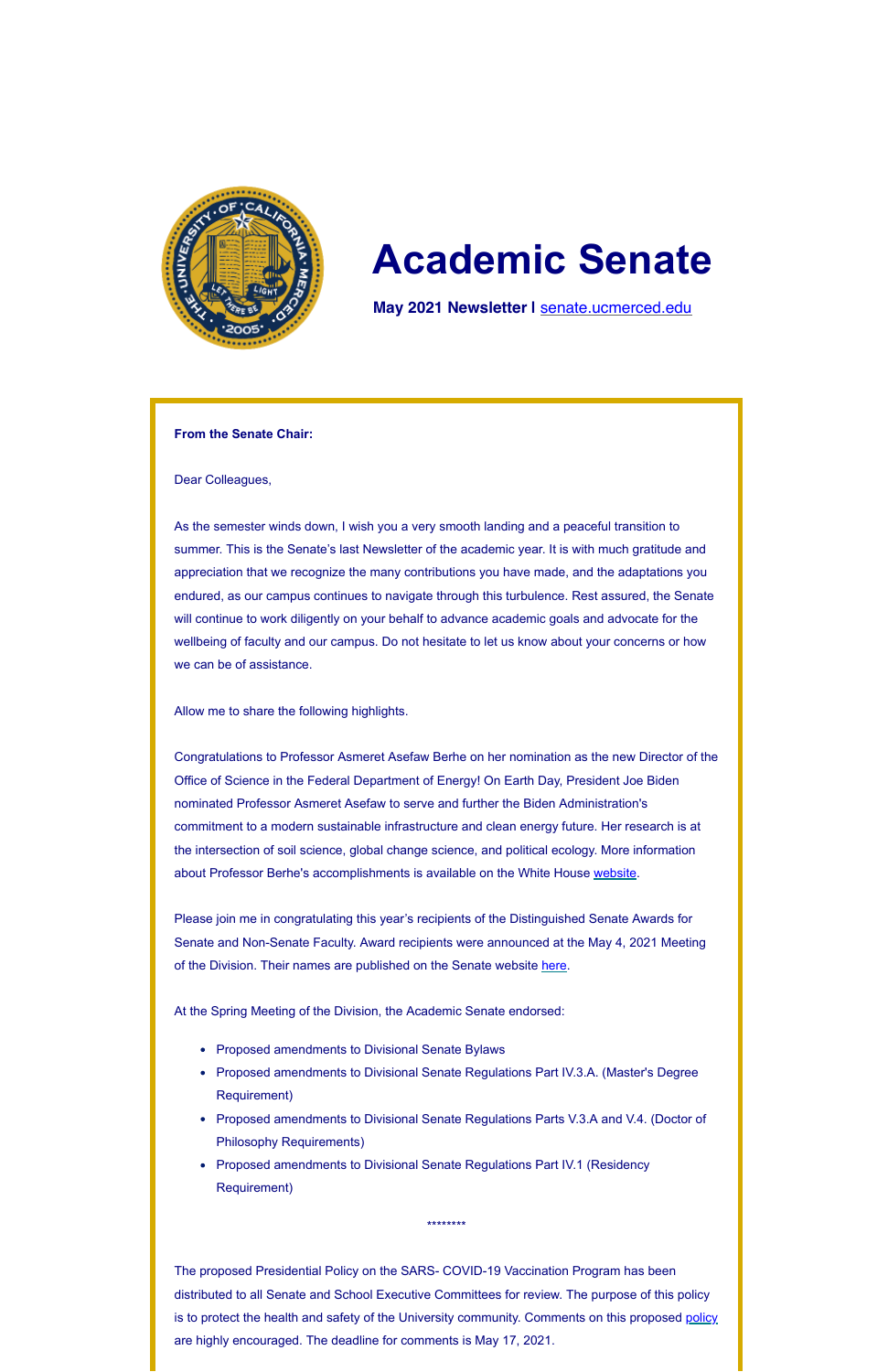The Assembly of the [Academic Senate has approved B](https://ucmerced.box.com/s/mcaowj2a8kl78hd14wlggs8m485vzwws)OARS' recommendation to implement a new model and minimum thresholds for the Statewide Eligibility Index. Changes to the index are needed to conform with the UC Regents decision in May of 2020 to phase out standardized testing in admissions decisions at the University of California. The new model is expected to help identify competitive students. BOARS and the Academic Senate will be studying campus application, admission, and enrollment results in the coming years to obtain a deeper understanding of how changes to standardized testing policy are affecting access, equity, and inclusion.

On May 3, 2021, Systemwide Senate Chair Gauvain and Vice Chair Horwitz issued Systemwide Guidelines and Recommendations for Fall Campus Re-Opening, which are divided in four areas of Process, Mode of Instruction, Research and Creative Activity, and Operations, and emphasizes the importance of shared governance. President Drake has stated his agreement with and support of these [Guidelines and Recommendations.](https://ucmerced.box.com/s/fzkr4qzb5evbkngeea1t9s5m1vsg3guz)

On May 5, 2021, Systemwide Senate Chair Gauvain and Vice Chair Horwitz invited all UC instructors to share their experiences with remote instruction during the pandemic, and their thoughts about returning to in-person instruction in Fall 2021 via a survey. **Please complete this important survey.** Responses will inform the Senate responses to policy initiatives from the Regents and the Legislature. **The survey closes at midnight on May 23, 2021.**

- Robin DeLugan

## **Committee Highlights**

[The Admissions and Financial Aid Committee](https://senate.ucmerced.edu/AFAC) (AFAC) The committee commented on the proposed revisions to the Bylaws and requested a change to the term of service of the AFAC Chair from two years to one. The committee issued its comments on the Proposal for a Minor in Materials Science and Engineering; the Proposal for a Master of Public Health; the proposal to change the name of the Literature and Languages Department to Literatures, Languages, and Cultures; and the Draft Strategic Plan. Lastly, the committee asked Divisional Council to share a memo regarding a UC Debt Free Pilot Proposal with the UC Board of Regents in anticipation of their meeting on May 12-13.

[The Committee on Academic Personnel](https://senate.ucmerced.edu/CAP) (CAP) The committee continues to conduct business as usual.

[The Committee on Academic Planning and Resource Allocation](https://senate.ucmerced.edu/CAPRA) (CAPRA) The committee is discussing with EVC/Provost Camfield and Interim CFO Schnier CAPRA's advisory role in the future campus budget call process. CAPRA is reviewing or has completed its review of the following: proposed MSE minor, draft campus Strategic Plan, proposed name change of the Literature and Languages department, proposed COVID vaccination program policy, and the proposed Presidential Policy for Fee Policy for Graduate Student *In Absentia* Registration.

[The Committee on Research](https://senate.ucmerced.edu/COR) (COR) The committee submitted its recommendations to Interim VCORED Zatz on the instrumentation grant proposals. Per the request of Divisional Council, CoR will discuss the funding of existing and future ORUs with the Interim VCORED and the administration. CoR is also reviewing or has completed its review of the following: proposed MSE minor, draft campus Strategic Plan, proposed name change of the Literature and Languages department, revised MAPP 500, proposed MAPP 016, proposed COVID vaccination program policy, and the proposed Presidential Policy for Fee Policy for Graduate Student *In Absentia* Registration.

[The Committee on Rules and Elections](https://senate.ucmerced.edu/CRE) (CRE) The committee submitted its comments on the proposed amendments to systemwide Senate Bylaw 336.F.3. (Disciplinary Cases) and on the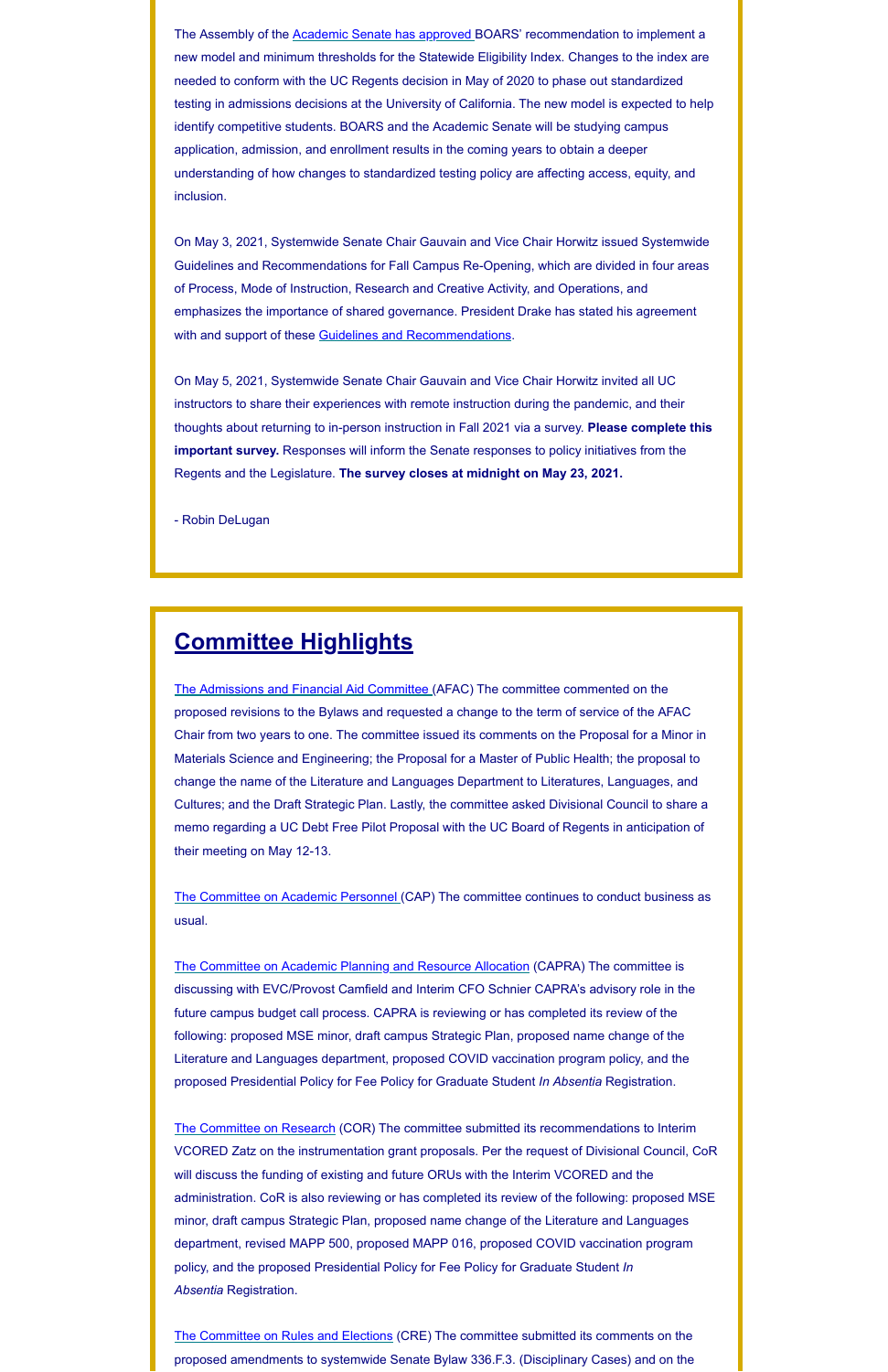proposed revisions to the UC Merced Grade Appeals policy, put forth by the University Ombudsperson. CRE endorsed GC's proposed amendment to Divisional Senate Regulation Part IV. Section 1 (Master's Degree Requirements, Residency Requirement). This Regulation amendment will be considered at the May 4 Meeting of the Division. CRE will respond to the following proposals:

- I. Request to include Teaching Professors on CAP
- II. Proposed New MAPP 016-Discipline

[The Committee for Diversity and Equity](https://senate.ucmerced.edu/DE) (D&E) D&E reviewed the campus's Draft Strategic Plan (2021-2031) and the proposed new MAPP 2016-Discipline, and consulted with AVPF Valdez on the consideration of EDI work in promotion, FEA Call for Nominations, the use of diversity statement in the first round of faculty searches, and conflict resolution flowchart that incorporates faculty perspective.

[The Committee on Faculty Welfare and Academic Freedom](https://senate.ucmerced.edu/FWAF) (FWAF) At its April 28 meeting, FWAF discussed the guidelines drafted by the Senate-Administration task force on Covid Impacts in Academic Personnel Review, ECEC governance, and, in consultation with AVPF Valdez, faculty-graduate student conflict resolution flowchart and accompanying text. FWAF also reviewed the Draft Strategic Plan (2021-2031) and the proposed revisions to the Presidential Policy for UC Health Participation in Activities under End of Life Option Act.

[The Graduate Council](https://senate.ucmerced.edu/GC) (GC) At its April 14 and 28 meetings, GC discussed instructional planning for Fall 2021, Extension Non-Degree Program Policy, support for undocumented students, and Faculty-Graduate Student Conflict Resolution Infrastructure. GC unanimously endorsed the new Faculty-initiated Drop feature in CatCourses proposed by the Registrar, and reviewed the Draft Strategic Plan (2021-2031). GC also consulted with the Graduate Division on fellowships for continuing graduate students, the new TA training model, and Academic Planning, and issued a memo on the proposed revised MAPP 500.

[The Committee on Library and Scholarly Communication](https://senate.ucmerced.edu/LASC) (LASC) At its April 19th meeting, LASC reviewed the Minor in Materials Science and Engineering proposal and discussed the importance of consulting the library for future program proposals. LASC also reviewed the Draft Strategic Plan and recommends including consideration for library services in addition to collections. The University Librarian discussed potential impacts of the FY-22 budget cuts to the UC Merced Library, which has been historically under resourced. Chair DePrano agreed to write a memo supporting the library budget and stating how important the Library is for faculty and graduate student research and how crucial the library is for students, both as workers and members of the university.

[The Undergraduate Council](https://senate.ucmerced.edu/UGC) (UGC) Council issued its comments on the Proposal for a Master of Public Health; the Draft Strategic Plan; and the proposal to change the name of the Literature and Languages Department to Literatures, Languages, and Cultures. The committee will issue its recommendations regarding the Proposal for a Writing Studies Major and the Proposal for a

Minor in Materials Science and Engineering and will discuss these items at its May 10 meeting.

[Divisional Council](https://senate.ucmerced.edu/DivCo) [\(DivCo\) Council endorsed the proposed revisions to Senate Regulation 610](https://senate.universityofcalifornia.edu/_files/underreview/senate-regulation-610-residency-review.pdf) (Residency). DivCo also issued its comments and recommendations on the proposed [Presidential Policy on Classification of Gifts and Sponsored Awards.](https://senate.universityofcalifornia.edu/_files/underreview/revised-policy-classification-of-gifts-and-sponsored-awards.pdf) Relevant correspondence will be included in the Senate Digest.

**May Meeting Schedules**

**AFAC** – MAY 14 **CAP** – MAY 7, 14, 21, 28 **CAPRA** – MAY 10 **CoC** – MAY 6

### **Contact the Chair**

Questions, concerns, or issues you would like to see addressed? Contact Senate Chair DeLugan at [senatechair@ucmerced.edu](http://senatechair@ucmerced.edu/). **\_\_\_\_\_\_\_\_\_\_\_\_\_\_\_\_**